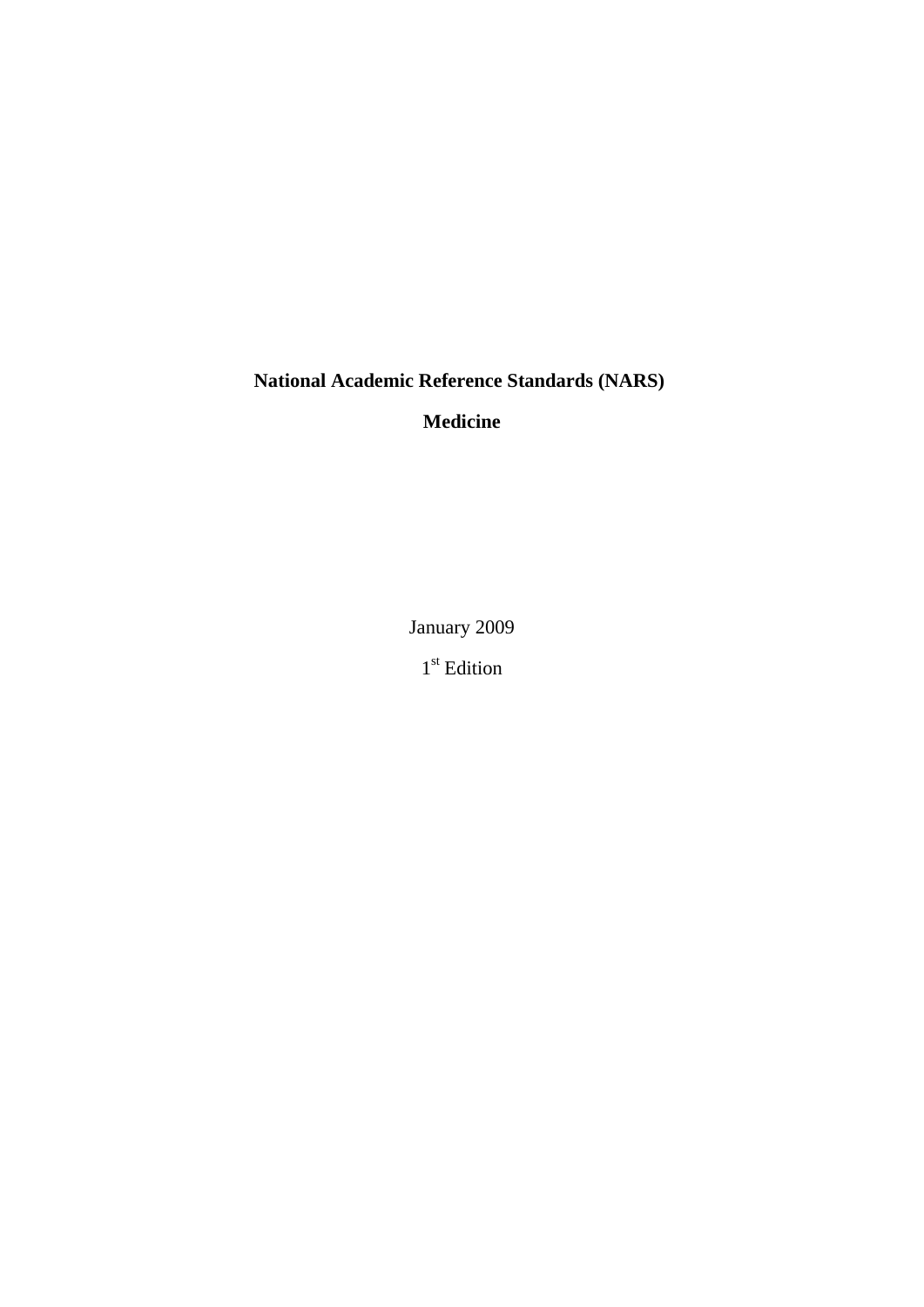# **Table of Contents**

| Introduction to Medical Education     |    |
|---------------------------------------|----|
| National Academic Reference Standards | X  |
| Glossary                              | 17 |
| References                            | 20 |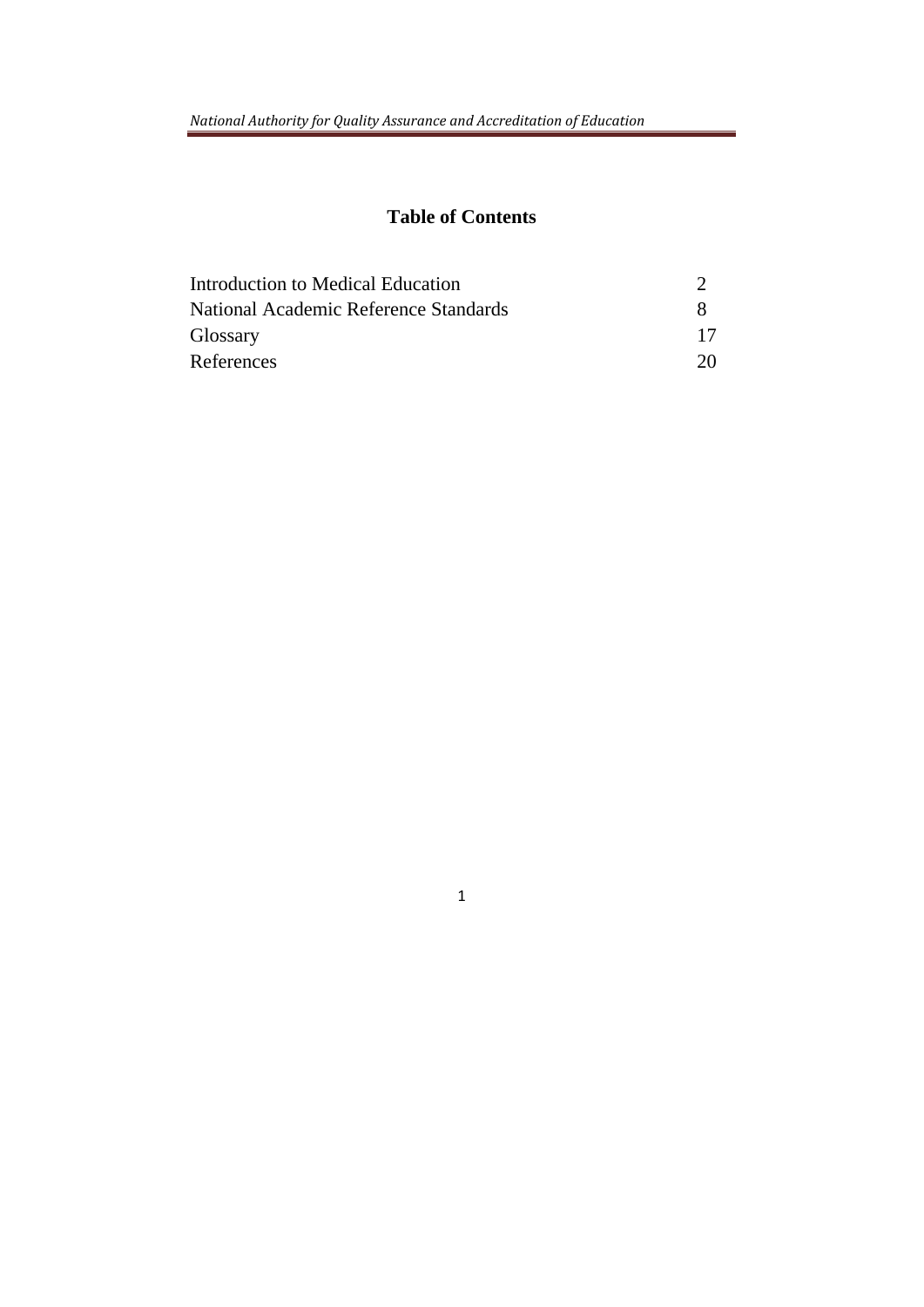#### **Introduction to Medical Education**

- 1. The National Academic Standards have been developed in order to serve as an external reference for designing and upgrading the undergraduate educational program of faculties of medicine. They also represent general expectations about the standards for the award of Bachelor Degree in Medicine **(**MBBCh) and articulate the attributes and capabilities that those possessing such qualification should be able to demonstrate.
- 2. The National Academic Reference Standards of the MBBCh degree include expressions of the professional/employment related abilities that graduates in medicine would be expected to have developed during their higher education including associated practice based experiences.
- 3. These standards represent the minimum academic quality requirements which the government regards as appropriate and reasonable in order to protect the interests of the students, the reputation of individual faculties, and the community.
- 4. These standards have been developed by a group of medical academics representing a wide variety of Egyptian Universities, Medical Sector Committee of the Supreme Council of Universities, a representative of the Medical Syndicate, Ministry of Health and Population, Army Hospitals, private hospitals and students.
- 5. The standards are not a curriculum or a syllabus.

 $\overline{2}$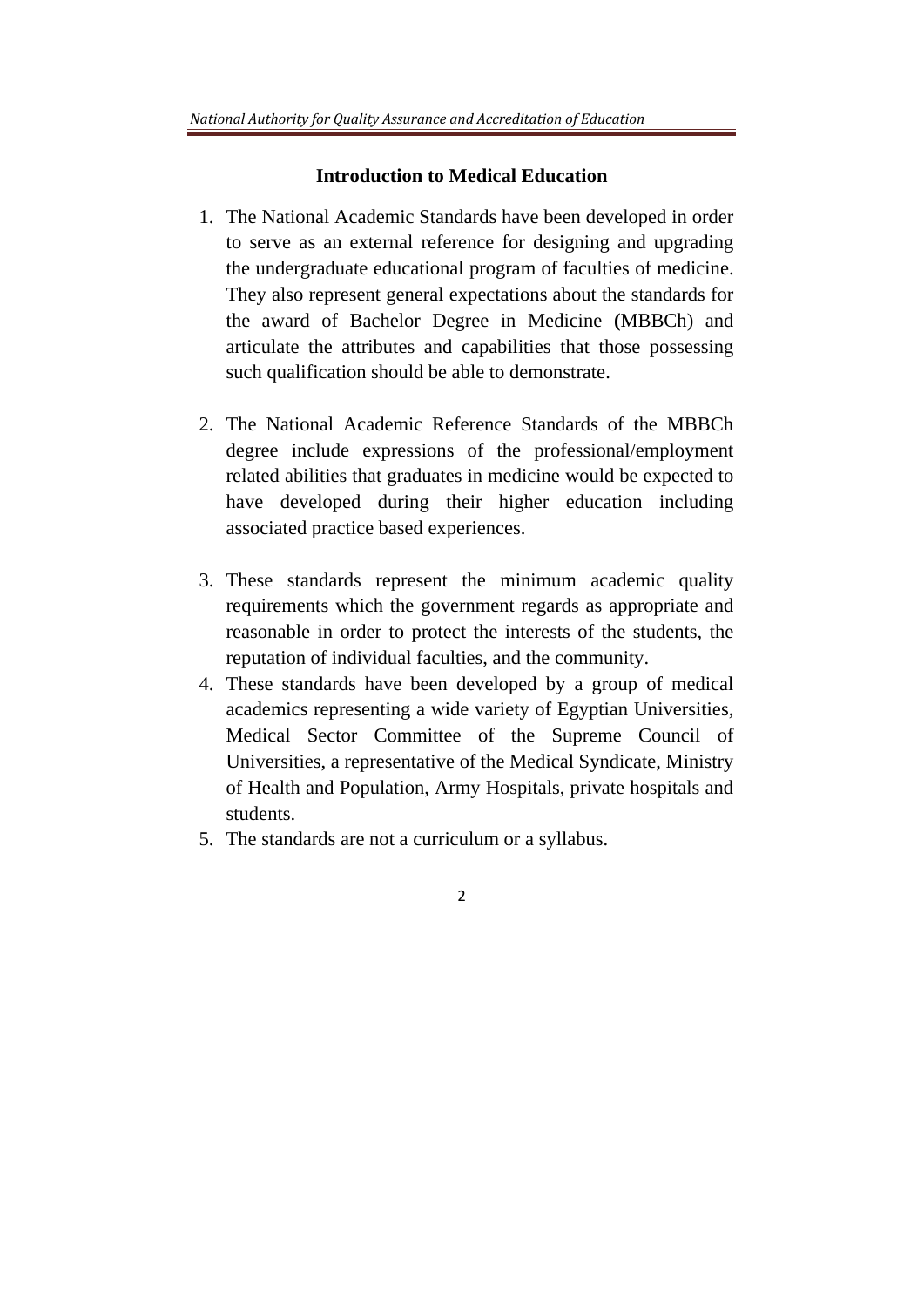- 6. The role of NAQAAE is to develop, review and modify the national academic reference standards when required.
- 7. The role of the Medical Sector Committee of the Supreme Council of Universities is to, participate in the development, dissemination, and facilitate the implementation of the NARS

### **Role of Faculties of Medicine**

- 8. The role of Faculties is to develop their own standards based on the relevant external reference points, guarantee the approval of NAQAAE if their standards are not equal or exceed the threshold of National Academic Reference Standards and ensure that their own standards and their program design follow the regulatory frameworks and bylaws of the Supreme Council of **Universities**
- 9. If any faculty of medicine develops program Intended Learning Outcomes that are different from the National Academic Reference Standards, it should be stated in its mission. For example, it may have a distinctive mission or unusual student intake, or it might be using alternative external reference points that are regarded as more relevant to the needs of its graduates and other stakeholders.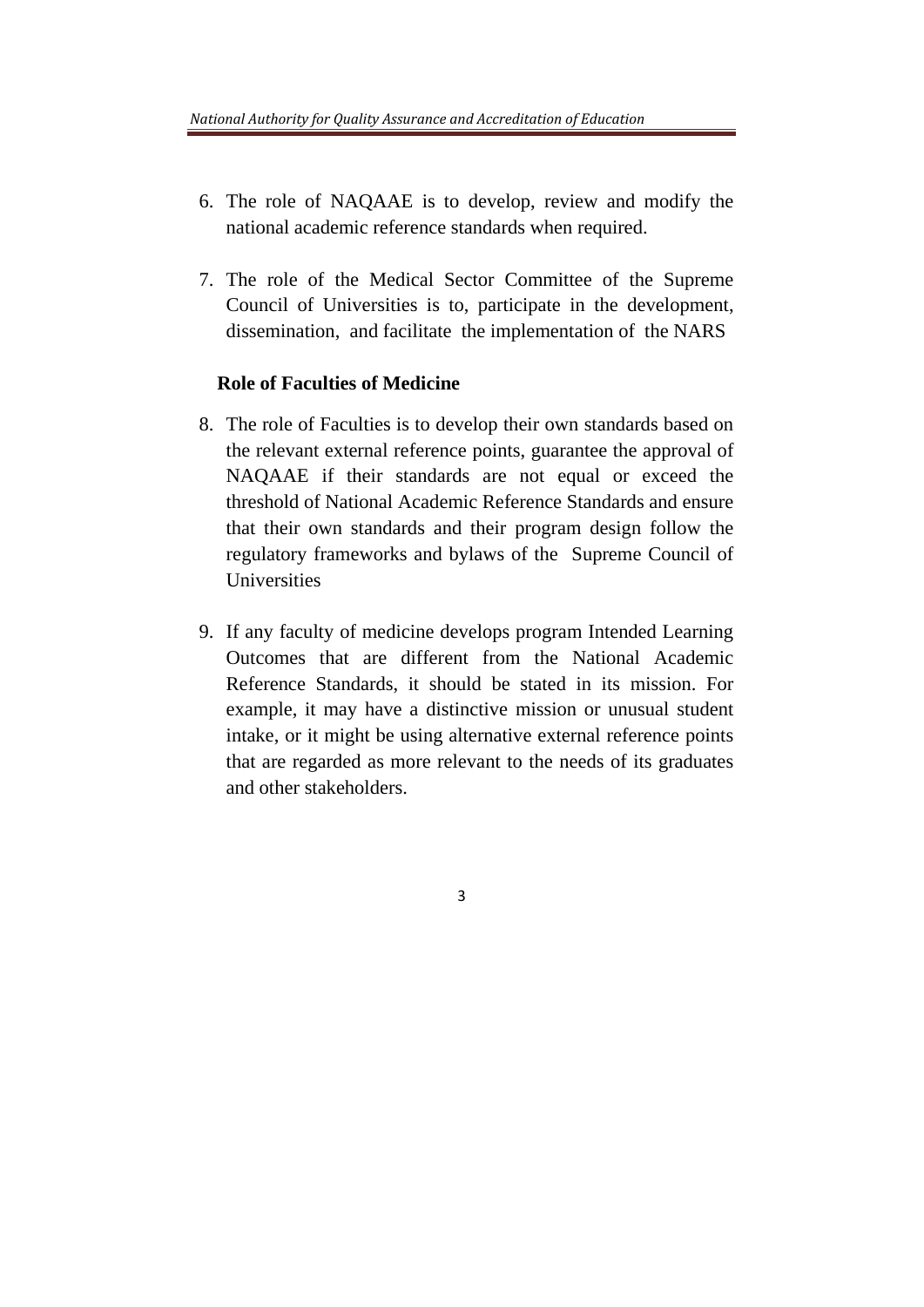- 10. Every faculty of medicine should make available all evidences they may wish to present under each of the standards and make this clear in their self-evaluation reports and during external audit.
- 11. Every faculty of medicine should ensure that their academic standards are in compliance with their mission, the faculty members approve the academic reference standards, and their students achieve the academic standards and outcomes.
- 12. Every faculty of medicine should clearly define the program and course specifications including aims and Intended Learning Outcomes.
- 13. Every faculty of medicine should have a plan to implement successfully the academic reference standards and should have a means to secure and sustain the use of these standards.

## **Requirements to achieve NARS**

1. **Curriculum Management**: Every Faculty of Medicine must establish a system for curriculum management which inclusively but not exclusively comprise authoritative committees for curriculum development , implementation, students assessment and program evaluation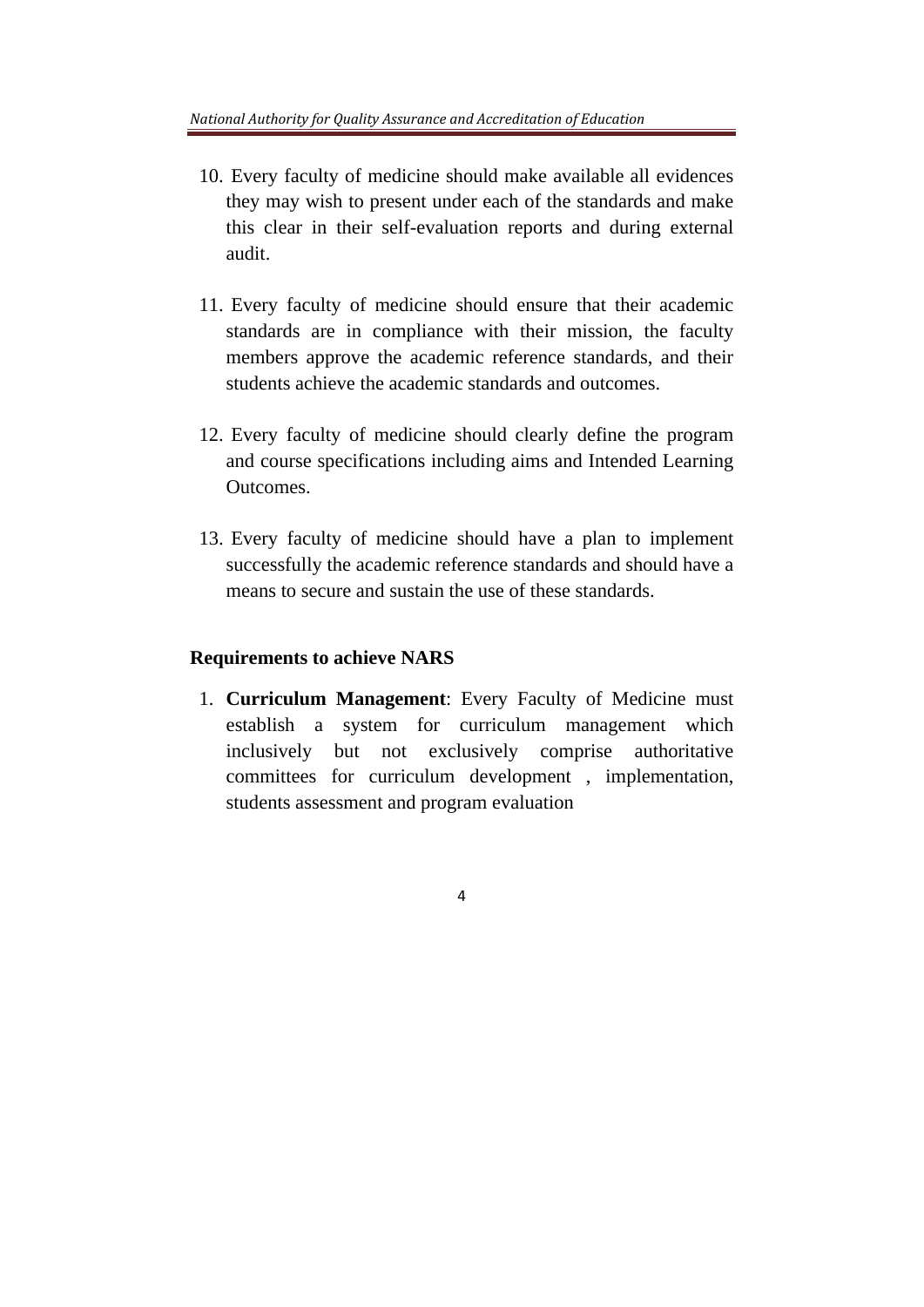*National Authority for Quality Assurance and Accreditation of Education* 

- **2. Curriculum Integration**. Traditionally the medical program was divided into a pre-clinical phase covering the sciences basic to medicine and the clinical phase covering clinical instruction with some of the more applied medical sciences. Educational research has proved that students learn best when basic sciences are weaved into clinical contexts, and the curriculum is integrated horizontally and vertically. It is essential that all faculties of medicine must imply some degree of integration according to their capabilities
	- 3. **Educational Strategies**: There are also different approaches to education across the medical schools. The curricula in most of the medical schools are predominantly subject based, whereas in few medical schools is problem based. The NAQAAE & the Sector Committee confirm that all faculties of medicine must adopt new educational strategies which enhance students' participation in the learning process and help the development of students' self learning abilities within the next two years. The Faculty must ensure enough clinical training opportunities and time for the students throughout their study program which reflect the variety of health care environments including hospitals, ambulatory care, primary and family health centers, general practice, and other available community health care services. This must also be supported by training in skills laboratories.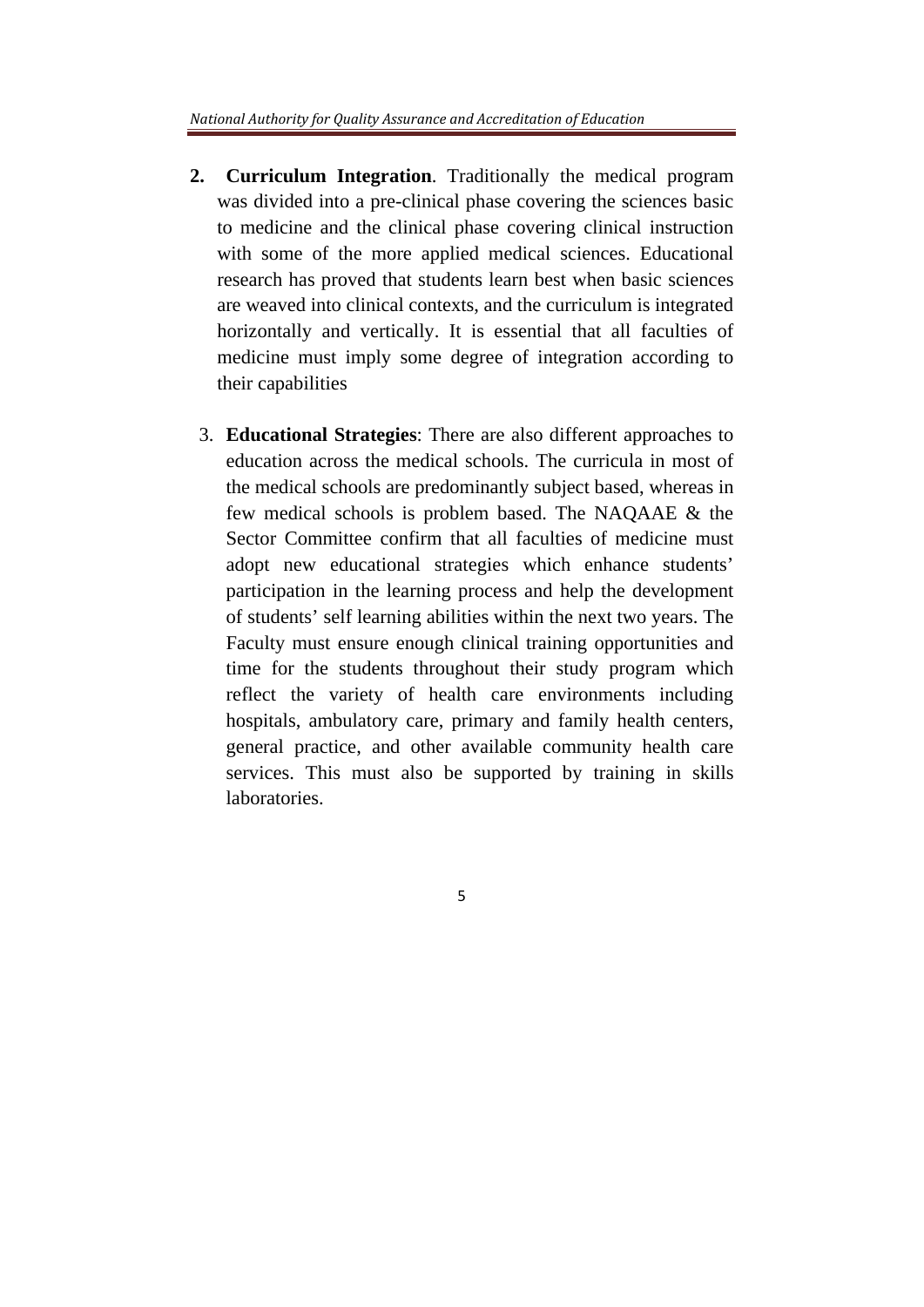- 4. **Medical Education Center /Department:** In recent years there has been an increasing professionalism of medical education with most medical schools now having medical education center /departments. The NAQAAE and the sector committee request all faculties of medicine to establish medical education departments or strengthen their medical education centers.
- 5. **Elective Courses**: Most of the medical schools use a compulsory core curriculum to all the students. The core curriculum provides the essential knowledge, understanding, clinical skills and professional attitudes which are required by any medical graduate in order that s/he may practice as a house officer and commence postgraduate training. The elective courses became one of the essential international standards all over the world. The NAQAAE and the Sector Committee support medical schools to include elective studies within their undergraduate courses. The aim of the elective studies is stimulation of critical thinking; it should allow students to acquire research abilities and enhance their skills in collection, evaluation, synthesis and presentation of evidence. Elective studies also provide opportunity for study in depth and may extend beyond the traditional medical disciplines.
- 6. **Student Assessment** is an essential component in the educational process, as it drives learning and allows the institution to ensure that the students has achieved the desired
	- 6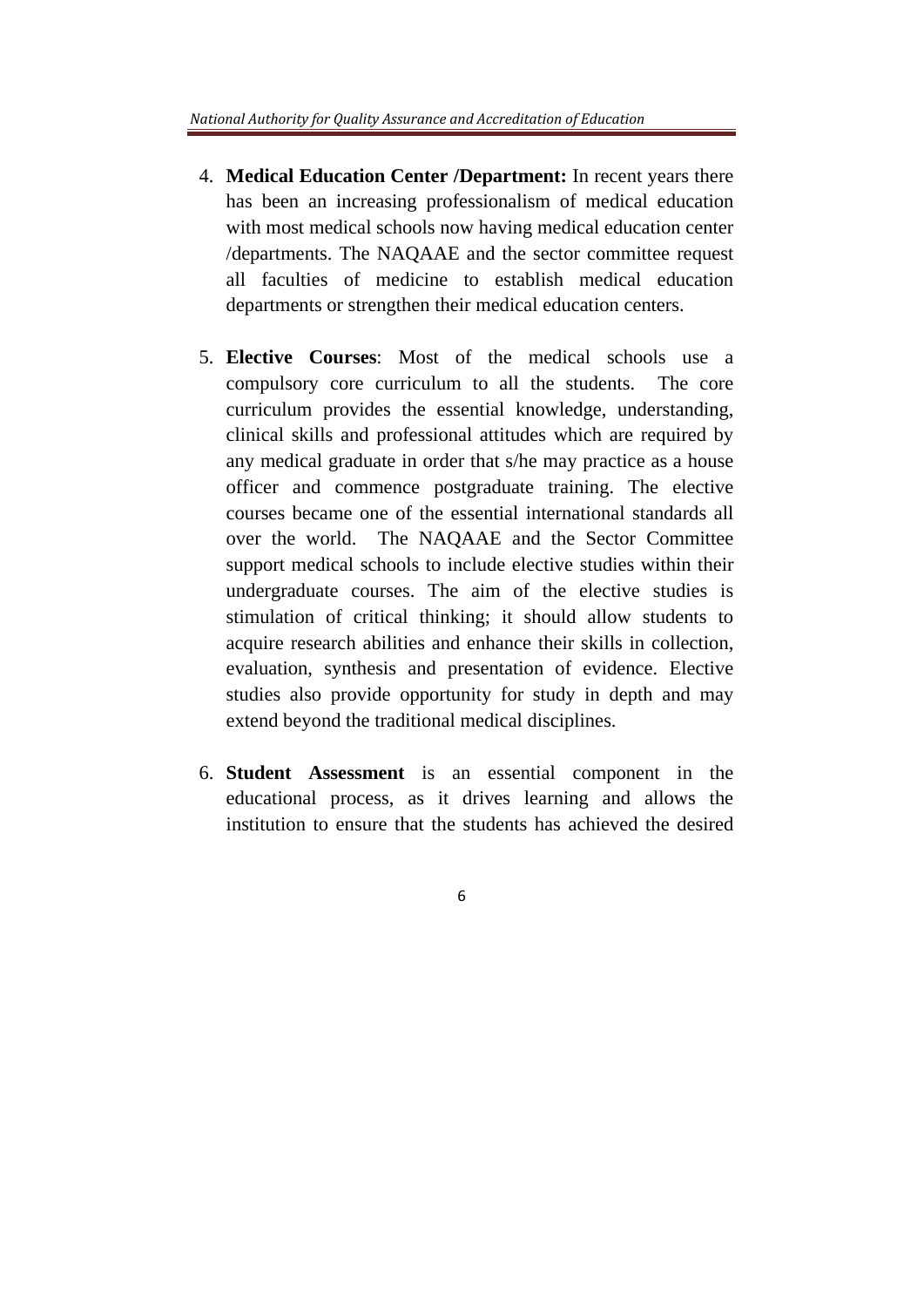intended learning outcomes to the degree determined by the academic standards . This NARS emphasizes that the Faculty should make all the efforts to establish an assessment system that utilizes a variety of methods and techniques to ensure that all the curricular outcomes have been adequately met. This requires the use of objective questions (MCQs, matching etc.) in addition to modified essay and problem solving and case studies in written exams. Similarly, the Faculty must ensure that assessment of clinical and practical skills encompasses tools that allow the coverage of a wide variety of required competencies. This should inclusively but not exclusively include the wider implementation of Objective Structured practical and Clinical Exams (OSCE/SP), extended direct observation of students interviewing and examining patients throughout their clinical clerkships, as well as the assessment of procedural skills in skills labs. Assessment of attitudes and ethics though relatively difficult, yet must be sought through the reflection of the attitudes on the students' behaviors by extended direct observation from their teachers. All Faculties must make necessary arrangements to monitor the assessment process through students and staff feedback.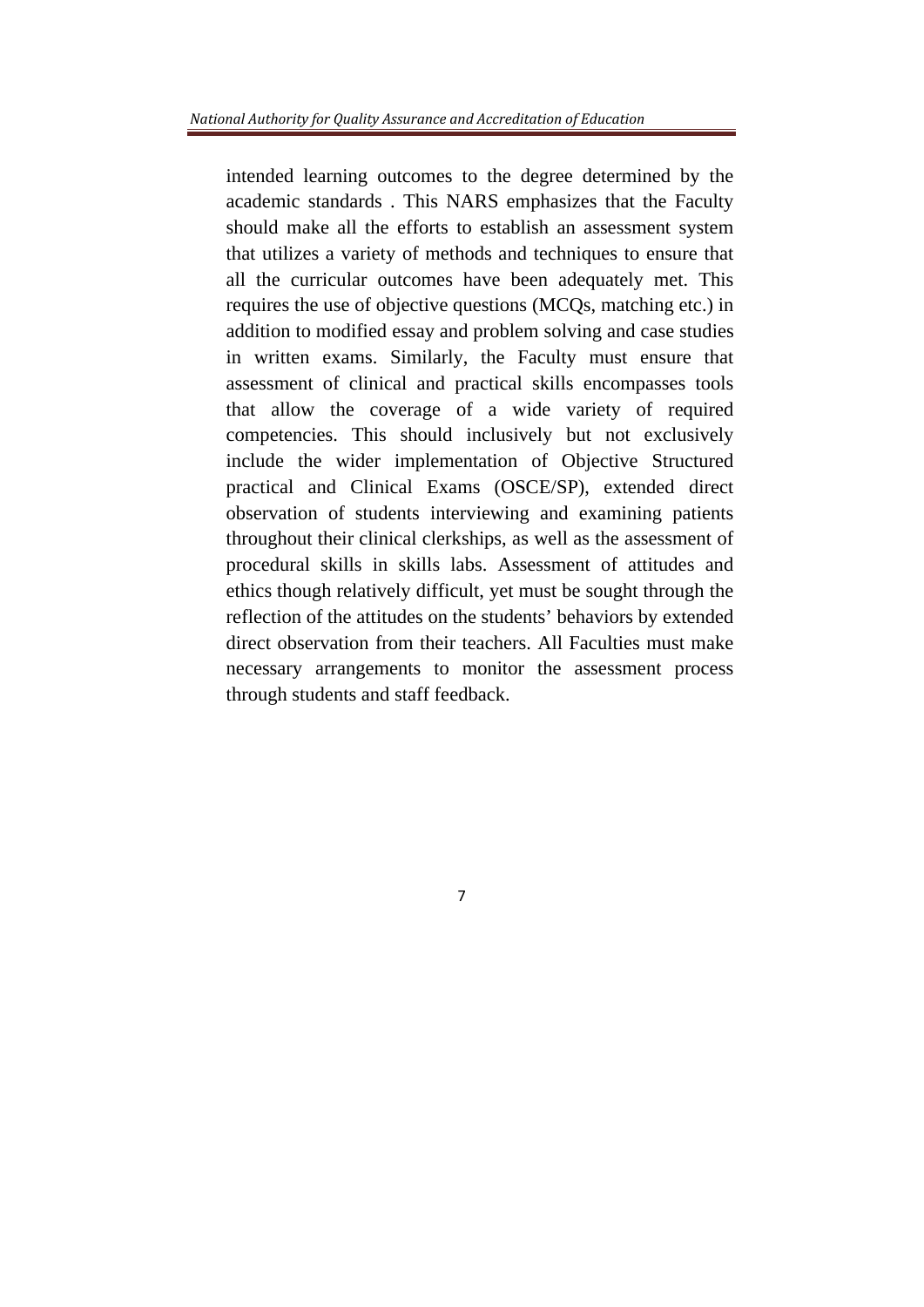#### **I.National Academic Reference Standards (NARS)**

Students should be prepared to approach their medical practice acquiring sufficient knowledge of the basic and clinical sciences in an integrated manner, and an understanding of the underlying principles of scientific method. They must be prepared for lifelong learning to remain current in their understanding of the scientific basis of medicine.

On graduation, the graduates must possess all the competencies that enable them to carry out the duties of the house officers during the house officer year; after which they must possess the competencies essential for working as primary health care providers. Professional skills are acquired during the undergraduate education, and continue throughout the house officer year.

The medical school must ensure that before graduation the student will have demonstrated, to the satisfaction of the faculty, the knowledge and understanding, the intellectual, practical, professional attitude and behaviors, communication, general and transferable skills of the following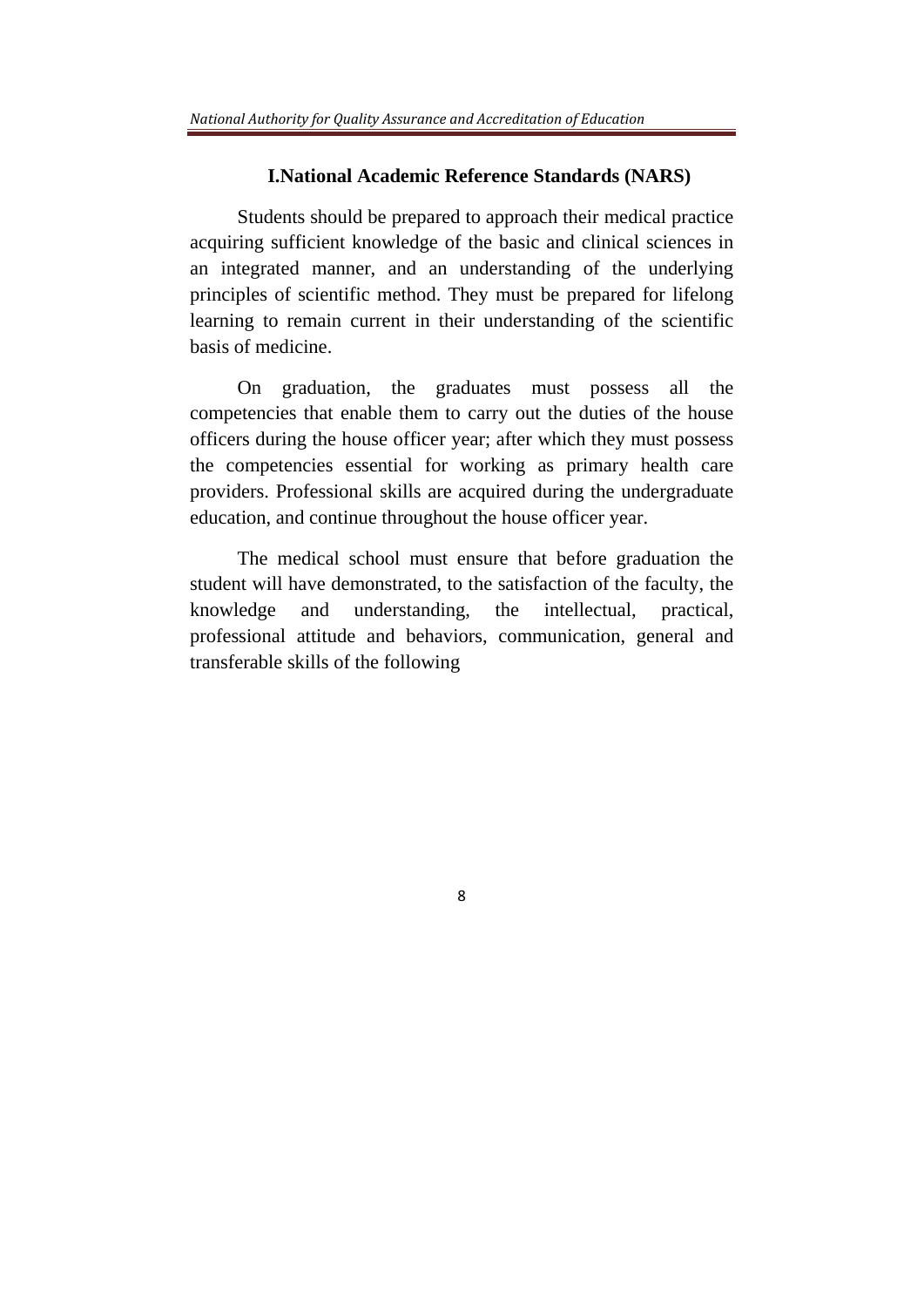## **1. Attributes of the Graduates of Medical Medicine**

### **The Medical Graduate must:**

- 1.1. Work to maintain normal health, provide primary health care and deal with common health problems in the society.
- 1.2. Be aware of the importance of a good doctor/ patient relationship, and work to establish and maintain it.
- 1.3. Follow rules of medical ethics.
- 1.4. Demonstrate appropriate communication, clinical and practical skills.
- 1.5. Show appropriate attitudes and professionalism.
- 1.6. Be prepared for lifelong learning.
- 1.7. Be able to engage in post- graduate and research studies.
- 1.8. Acquire basic administrative capabilities.

## **2. Knowledge and Understanding**

- 2.1. Normal Human Body:
	- a. Normal structure and function of the body (as an intact organism) and of each of its major systems.
	- b. Molecular, biochemical, and cellular mechanisms which are important in maintaining the body homeostasis.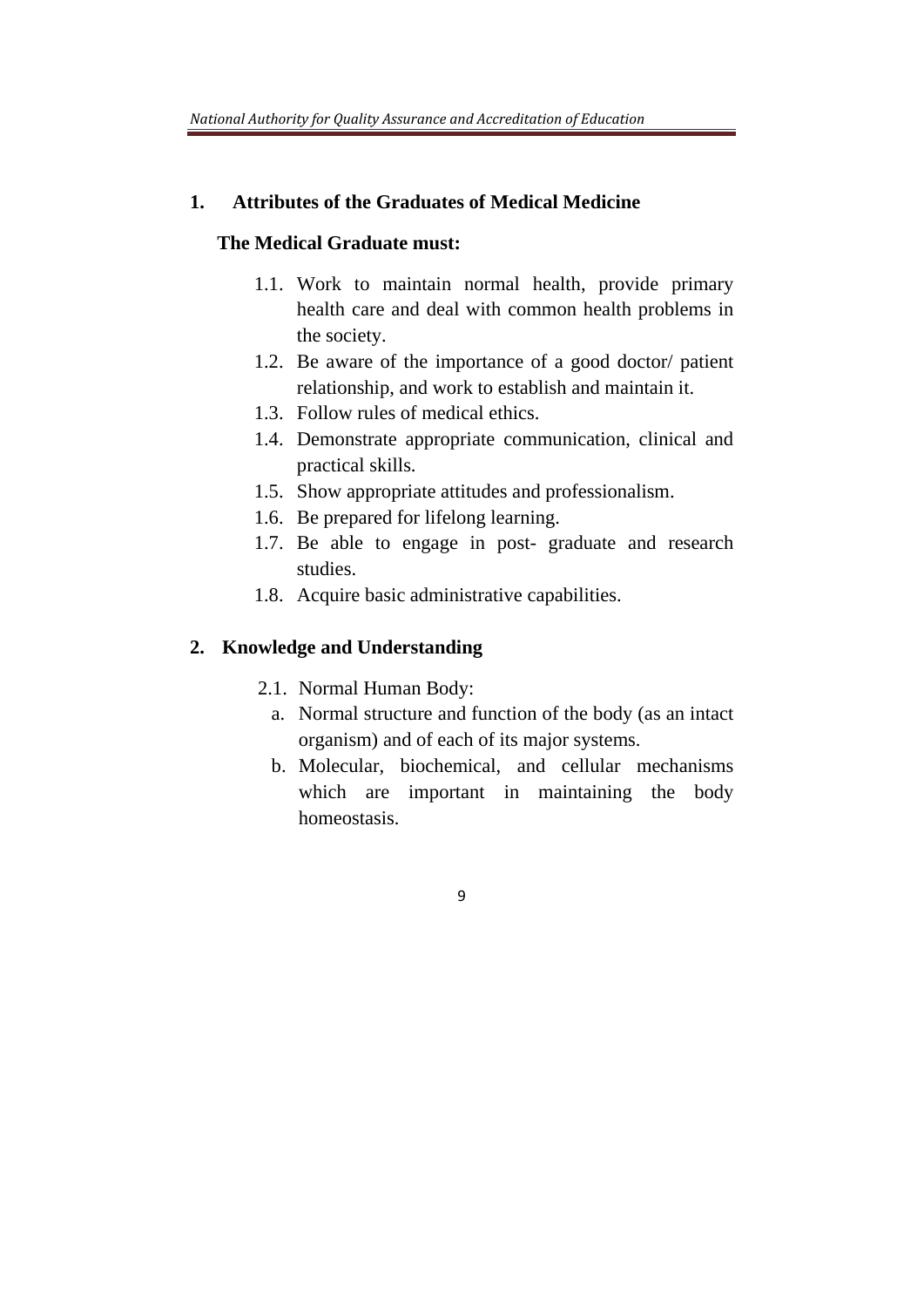- c. Main developmental changes in humans and the effect of growth, development and aging on the individual and his family.
- d. Basics of normal and abnormal human behaviors.
- 2.2. Altered structure and function of the body and its major systems that are seen in various diseases and integrate it in clinical conditions.
- 2.3. Etiology, pathogenesis, clinical features, diagnoses and complications of common and life-threatening illnesses affecting the body and each of its major organ systems, presenting throughout the age spectrum.
- 2.4. Principles of management of common and life threatening illnesses including:
	- a. Pharmacological and non pharmacological basics of therapy.
	- b. Non invasive and invasive intervention.
	- c. Basic pre- and post operative care.
	- d. Pain relief and palliative care.
- 2.5. Population Health and Health Systems:
	- a. The determinants of health, principles of disease prevention and early detection of common community health problems.
	- b. Principle and organization of National Health Care System.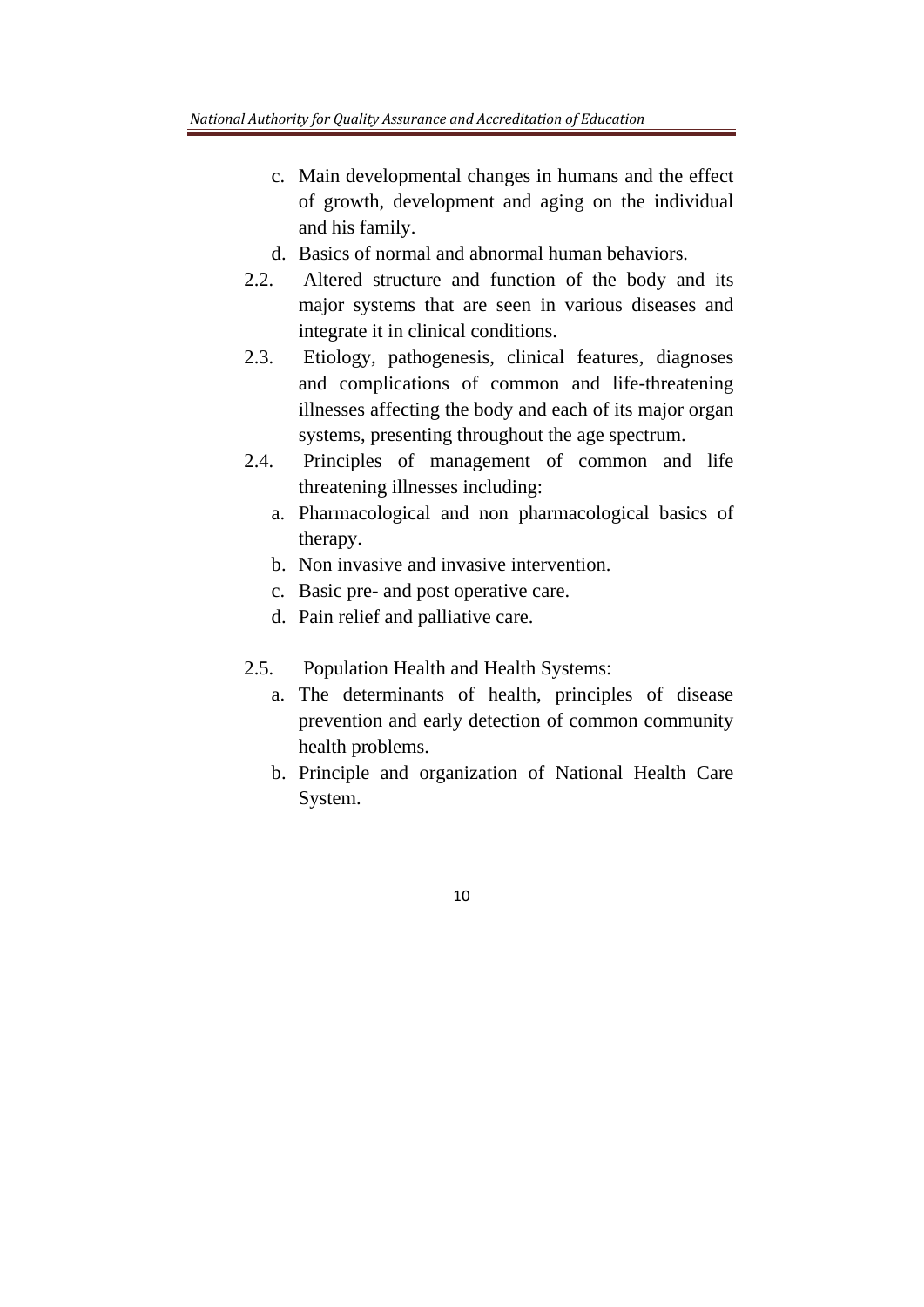- c. Epidemiological principles of demography and biological variability.
- d. Principles of disease surveillance and screening.
- e. Communicable disease control and health promotion.
- f. Population-based approaches to health care services and their role in improving medical practice.
- 2.6. Basics of ethics, medico legal aspects of health problems, malpractice and common medical errors.
- 2.7. Basics of health and patient's safety and safety procedures during practical and clinical years.
- 2.8. Principles of clinical audit.

## **3. Practical and Clinical Skills**

Graduate should acquire the following practical as well as Clinical skills and competencies during the undergraduate years

- 3.1. Demonstrate basic sciences practical skills relevant to future practice.
- 3.2. Take and record a structured, patient centered history.
- 3.3. Perform full physical examination of patients with acute and chronic clinical conditions appropriate to the age, gender, acute and chronic clinical conditions while being culturally sensitive.
- 3.4. Assess the mental state of the patient
- 3.5. Record patients ' data appropriately.
	- 11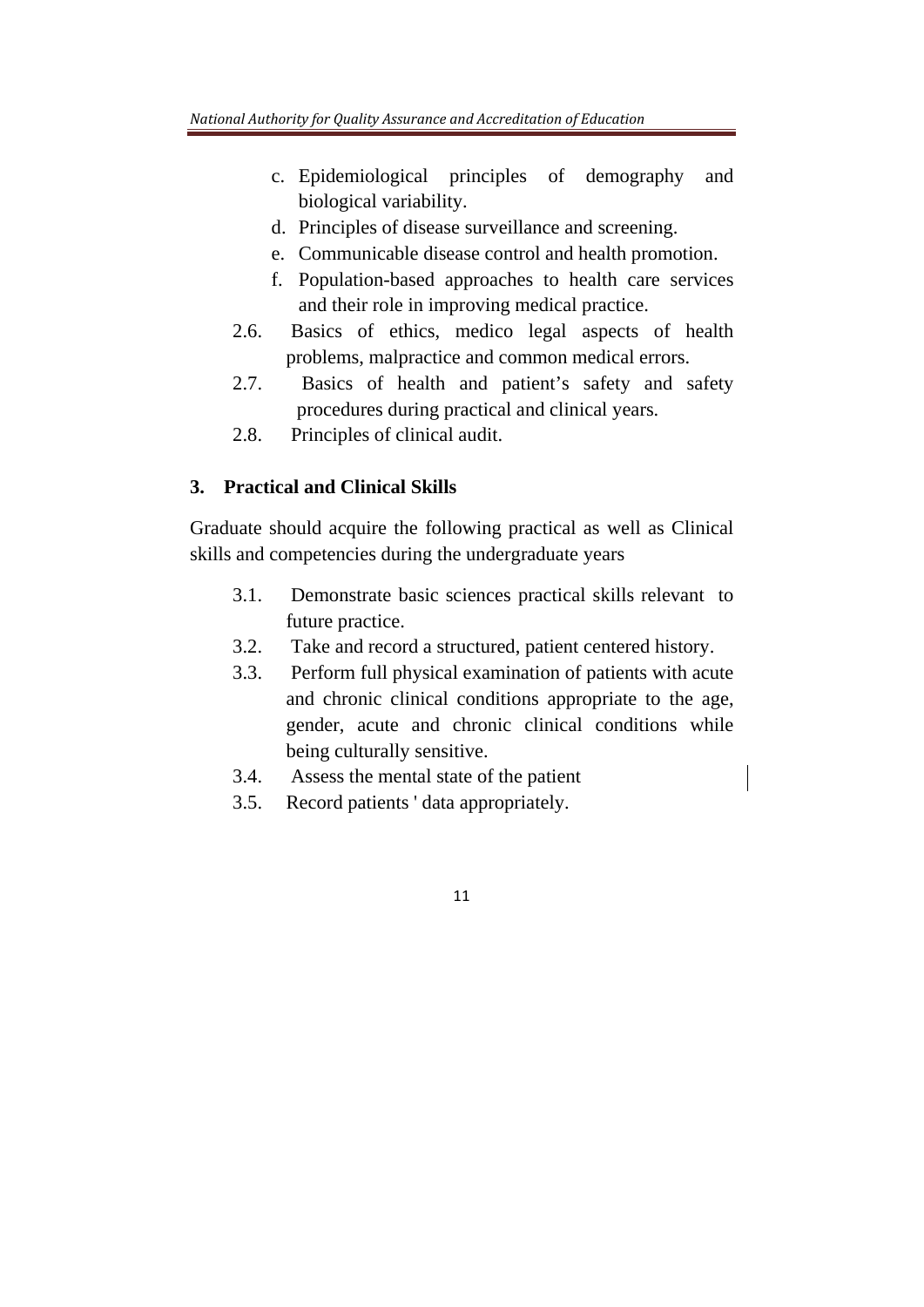- 3.6. Formulate a management plan for common diseases and acute emergencies.
- 3.7. Write safe prescriptions of different types of drugs based on patient's weight, age and health condition
- 3.8. Provide first aid measures for injured and critically ill patients.

## **Procedures and technical skills acquired under appropriate supervision during undergraduate and house officer training:**

- 3.9. Perform venepuncture and collect blood samples.
- 3.10. Insert a cannula into peripheral veins.
- 3.11. Give intramuscular, subcutaneous, intradermal and intravenous injections.
- 3.12. Perform suturing of superficial wounds.
- 3.13. Demonstrate competency in cardiopulmonary resuscitation and basic life-support.
- 3.14. Administer compulsory childhood vaccines.
- 3.15. Perform and interpret basic bedside laboratory tests.
- 3.16. Perform and interpret ECG.
- 3.17. Administer basic oxygen therapy.
- 3.18. Perform and interpret basic respiratory function tests.
- 3.19. Use a nebulizer for administration of inhalation therapy.
- 3.20. Insert a nasogastric tube.
- 3.21. Perform bladder catheterization.
- 3.22. Perform procedure of normal labor.
- 3.23. Adopt suitable measures for infection control.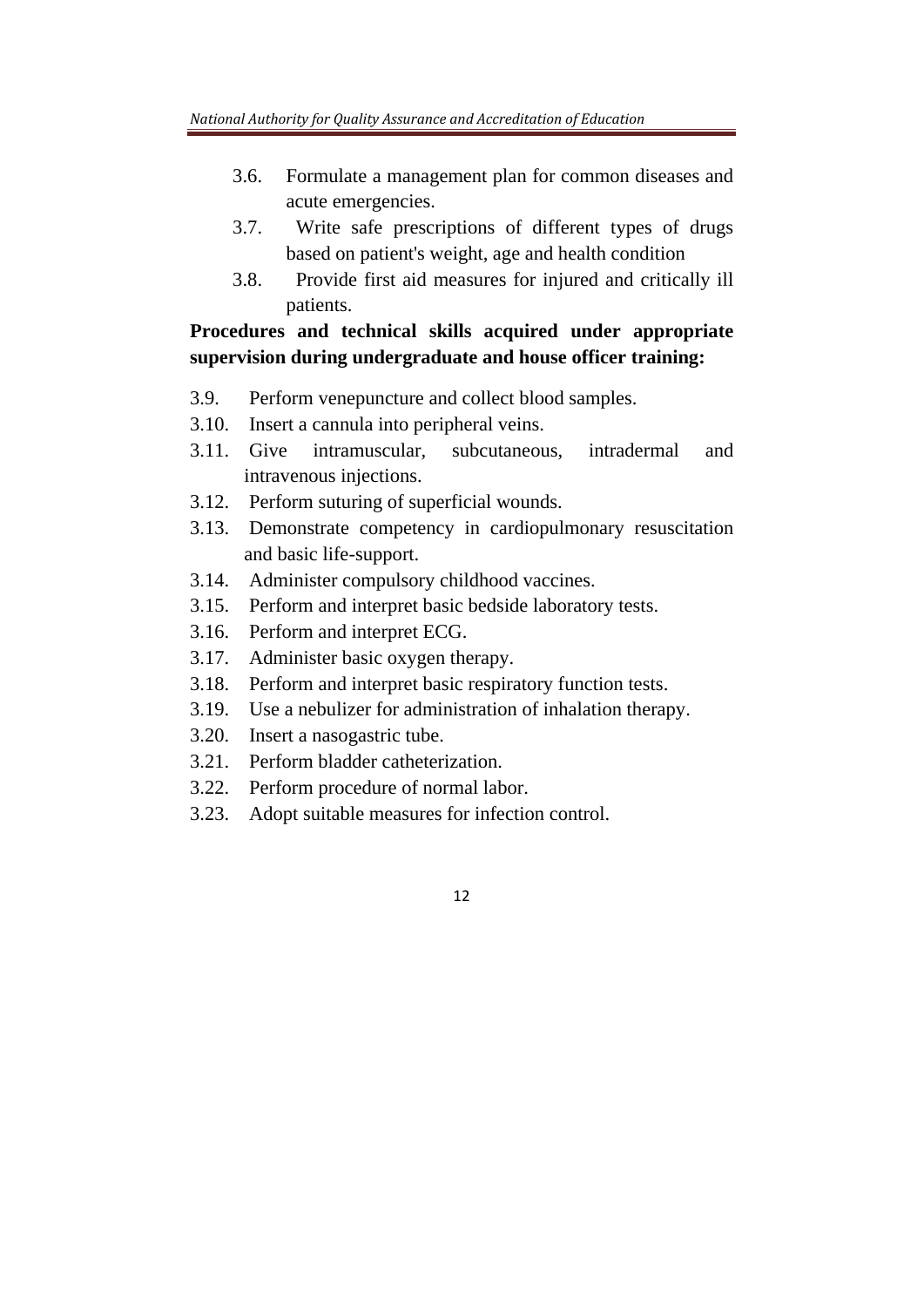## **4. Professional Attitude and Behavioral Skills:**

#### **Graduates should be able to:**

- 4.1. Adopt an empathic and holistic approach to the patients and their problems.
- 4.2. Respect patients' rights and involve them and /or their caretakers in management decisions.
- 4.3. Understand and respect the different cultural beliefs and values in the community they serve.
- 4.4. Recognize the important role played by other health care professions in patients' management.
- 4.5. Be aware of and understand the national code of ethics issued by the Egyptian Medical Syndicate.
- 4.6. Counsel patients and families suffering from different conditions.
- 4.7. Recognize one's own limitations of knowledge and skills and refer patients to appropriate health facility at the appropriate stage.

## **House Officers should be able, under appropriate supervision, to:**

- 4.8. Ensure confidentiality and privacy of patients' information.
- 4.9. Treat all patients equally, and avoid stigmatizing any category regardless of believes, culture, and behaviors.
- 4.10. Demonstrate respect and work cooperatively with other health care professions for effective patient management.
- 4.11. Be willing to share in all types of inter-professional activities including collaborative and shared learning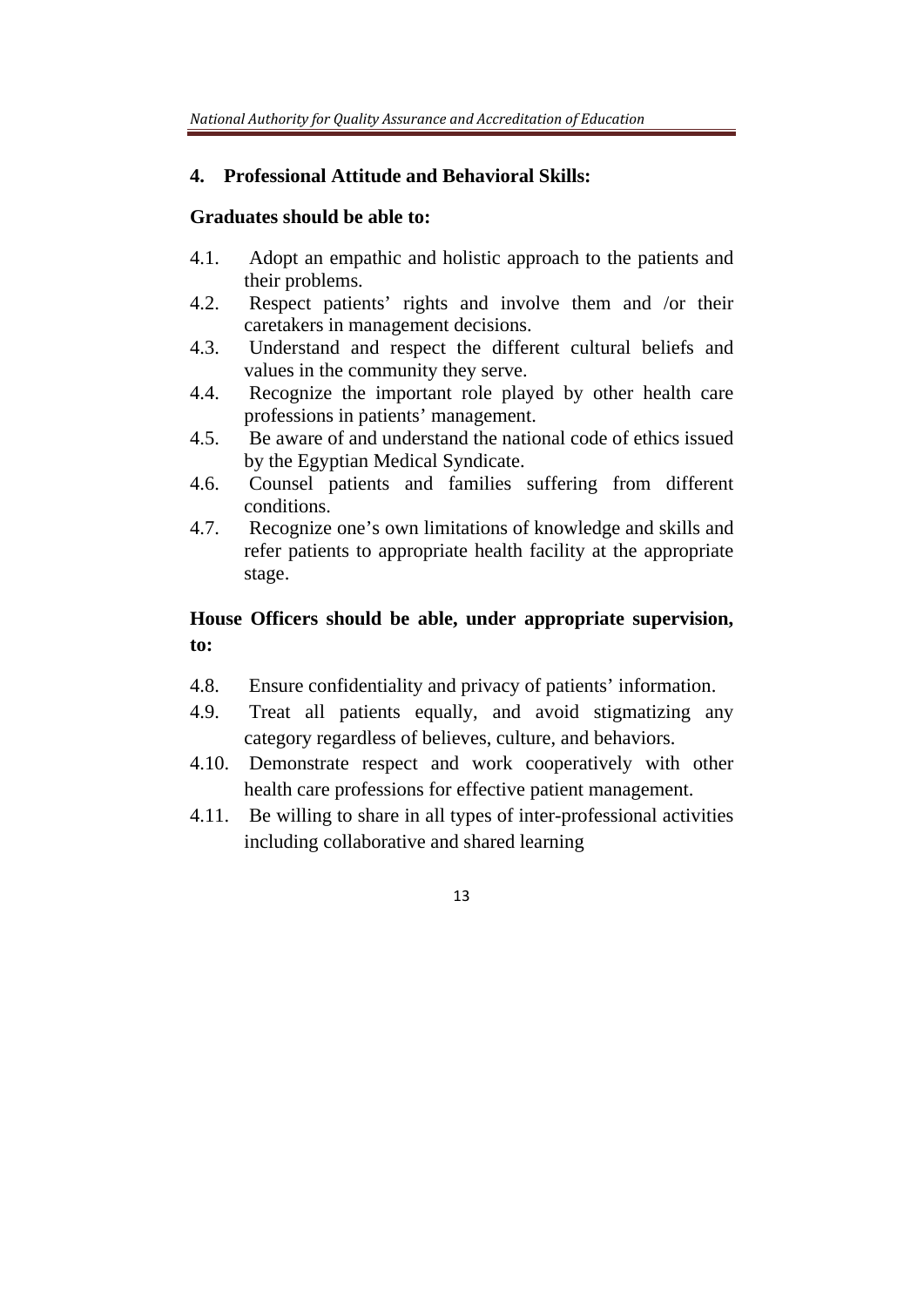- 4.12. Ensure the cost effectiveness of health care management.
- 4.13. Notify/report about any physical or mental conditions related to himself, colleagues or any other person that might jeopardize

## **5. Communication skills:**

- 5.1. Communicate clearly, sensitively and effectively with patients and their relatives, and colleagues from a variety of health and social care professions.
- 5.2. Communicate effectively with individuals regardless of their social, cultural, ethnic backgrounds, or their disabilities.
- 5.3. Cope with situations where communication is difficult including breaking bad news.
- 5.4. Show compassion to the patients and their relatives in situations of stress and grief.
- 5.5. Honor and respect patients and their relatives, superiors, colleagues and any other member of the health profession.

## **6. Intellectual Skills:**

- 6.1. Integrate basic biomedical science with clinical care
- 6.2. Reason deductively in solving clinical problems:
	- a. Recognize, define and prioritize problems.
	- b. Interpret, analyze, and evaluate information objectively, recognizing its limitations.
- 6.3. Use personal judgment for analytical and critical problem solving and seek out information.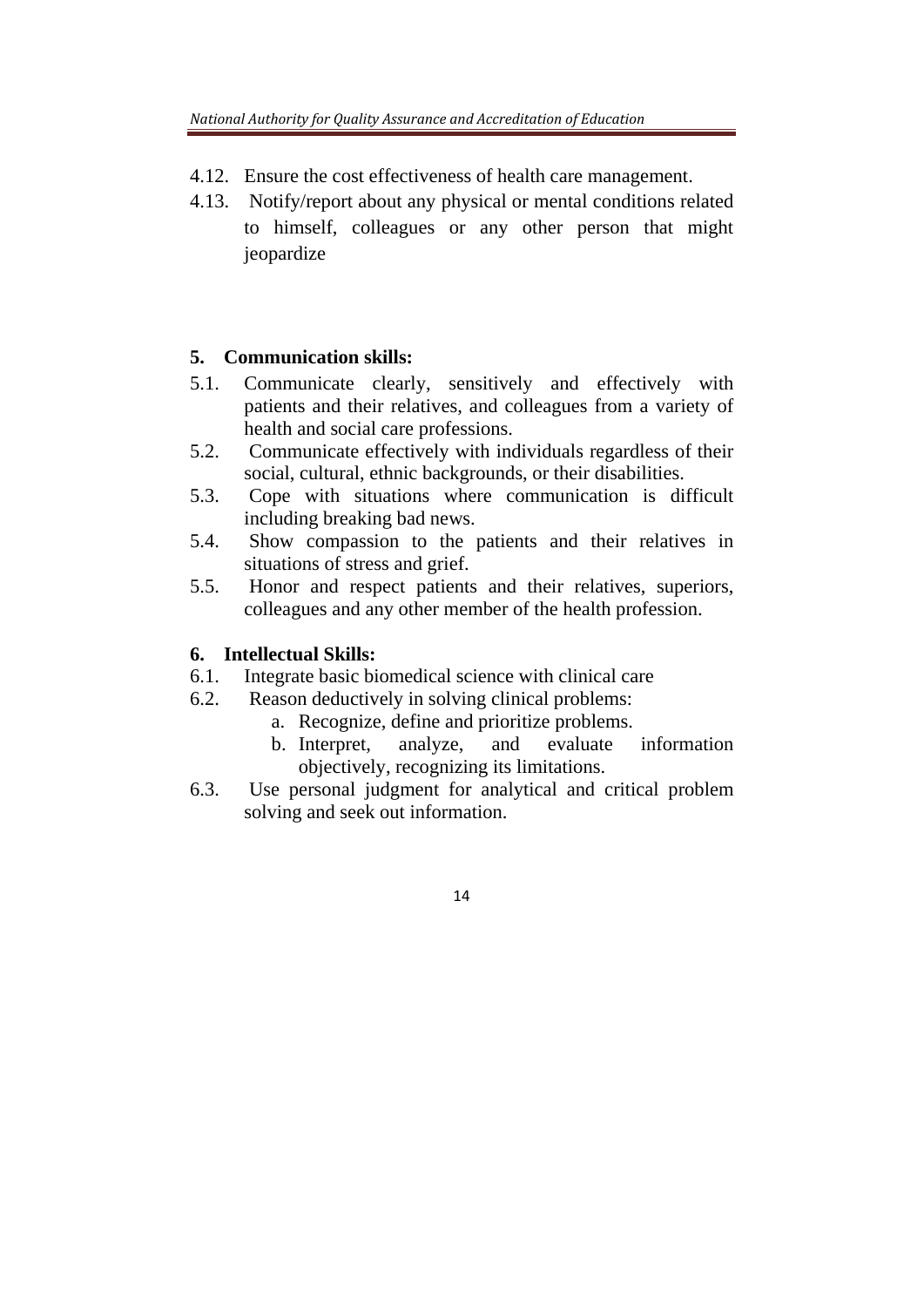- 6.4. Integrate the results of history, physical and laboratory test findings into a meaningful diagnostic formulation.
- 6.5. Construct appropriate management strategies for patients with common diseases, both acute and chronic, including medical, psychiatric, and surgical conditions.
- 6.6. Design an initial course of management for stabilization of patients with serious illnesses.
- 6.7. Classify factors that place individuals at risk for disease or injury, to determine strategies for appropriate response.
- 6.8. Retrieve, analyze, and evaluate relevant and current data from literature, using information technologies and library resources, in order to help solve a clinical problem based on evidence (EBM).
- 6.9. Recognize and cope with uncertainty that is unavoidable in the practice of medicine by accepting and reacting to uncertain situation through proper counseling ,consultation and referral
- 6.10. Involvement into research and scientific methods through:
	- a. Formulation of research questions that is pertinent to medicine.
	- b. Recognition of the importance of precision in collecting, analyzing and interpreting medical data.

## **7. General and Transferable Skills:**

- 7.1. Be prepared for the lifelong learning needs of the medical profession.
- 7.2. Use information and communication technology effectively in the field of medical practice.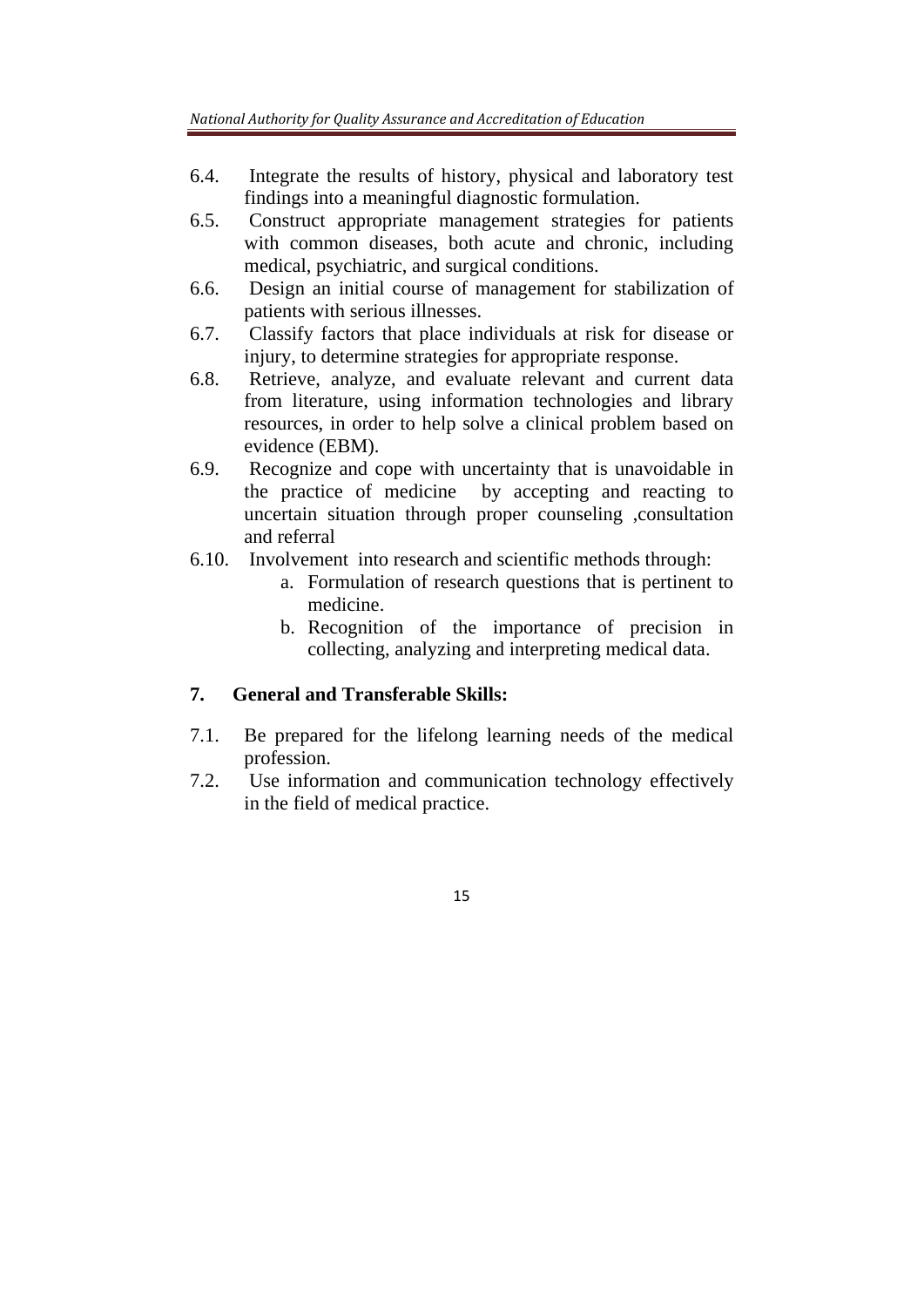- 7.3. Retrieve, manage, and manipulate information by all means, including electronic means.
- 7.4. Present information clearly in written, electronic and oral forms.
- 7.5. Communicate ideas and arguments effectively.
- 7.6. Work effectively within a team.
- 7.7. Analyze and use numerical data including the use of simple statistical methods).

#### **House Officers should be able to:**

- 7.8. Use Evidence Based Medicine in management decisions.
- 7.9. Effectively manage time and resources and set priorities.
- 7.10. Work efficiently within the health care team and as an effective team leader.
- 7.11. Solve problems related to patients, work management, and among colleagues.
- 7.12. Cope with a changing work environment.
- 7.13. Apply safety and infection control measures during practice.
- 7.14. Evaluate their work and that of others using constructive feedback.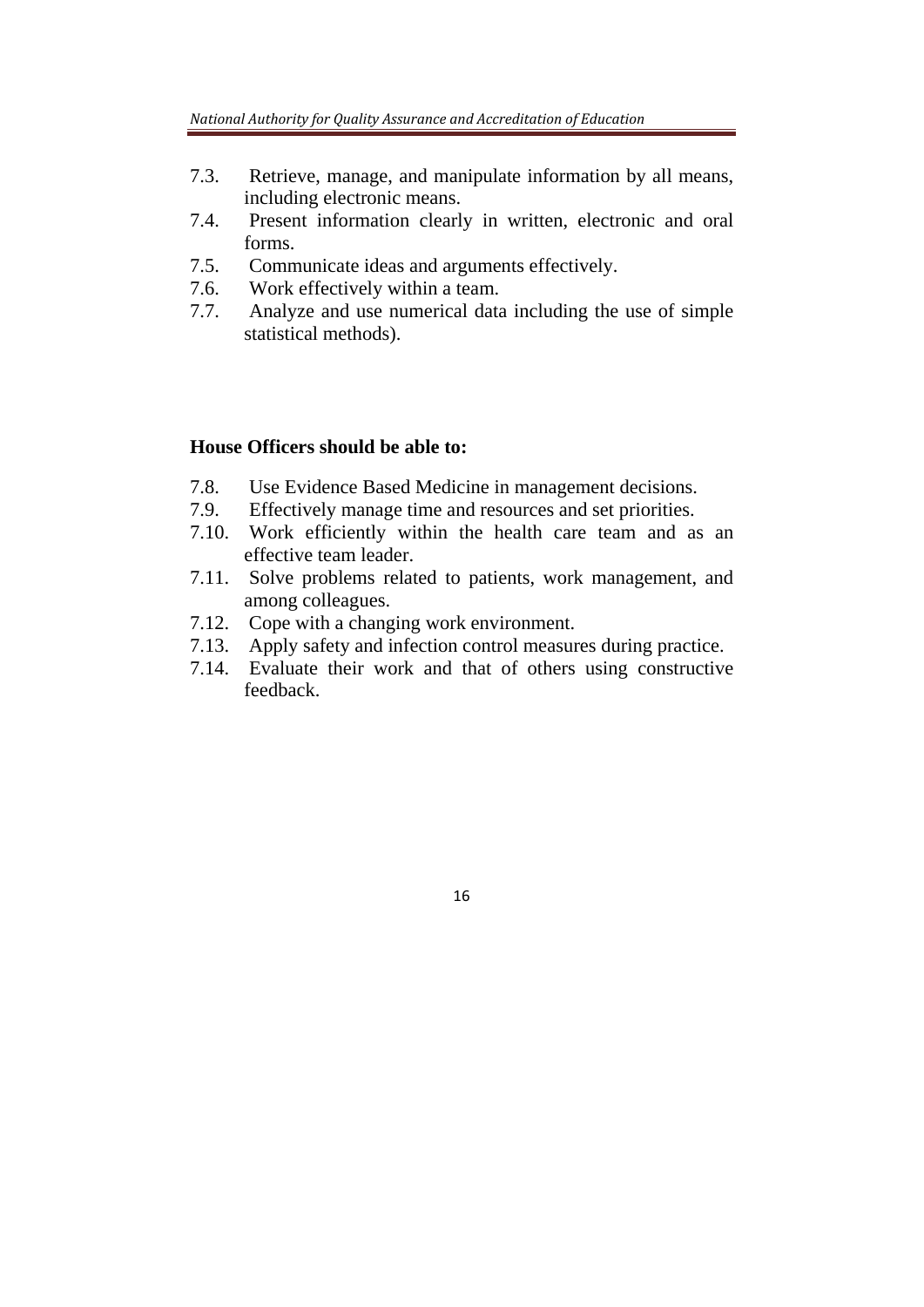#### **II. Glossary**

## **1. Institution**

A University, faculty or higher institute providing education programs leading to a first university degree or a higher degree (Master's or Doctorate).

## **2. Graduate Attributes**

Competencies expected from the graduate based on the acquired knowledge and skills gained upon completion of a particular program.

## **3. National Academic Reference Standards (NARS)**

Reference points designed by NAQAAE to outline / describe the expected minimum knowledge and skills necessary to fulfill the requirements of a program of study*.*

## **4. Academic Standards**

Reference points defined by an institution comprising the collective knowledge and skills to be gained by the graduates of a particular program. The academic standards should surpass the NARS, and be approved by NAQAAE.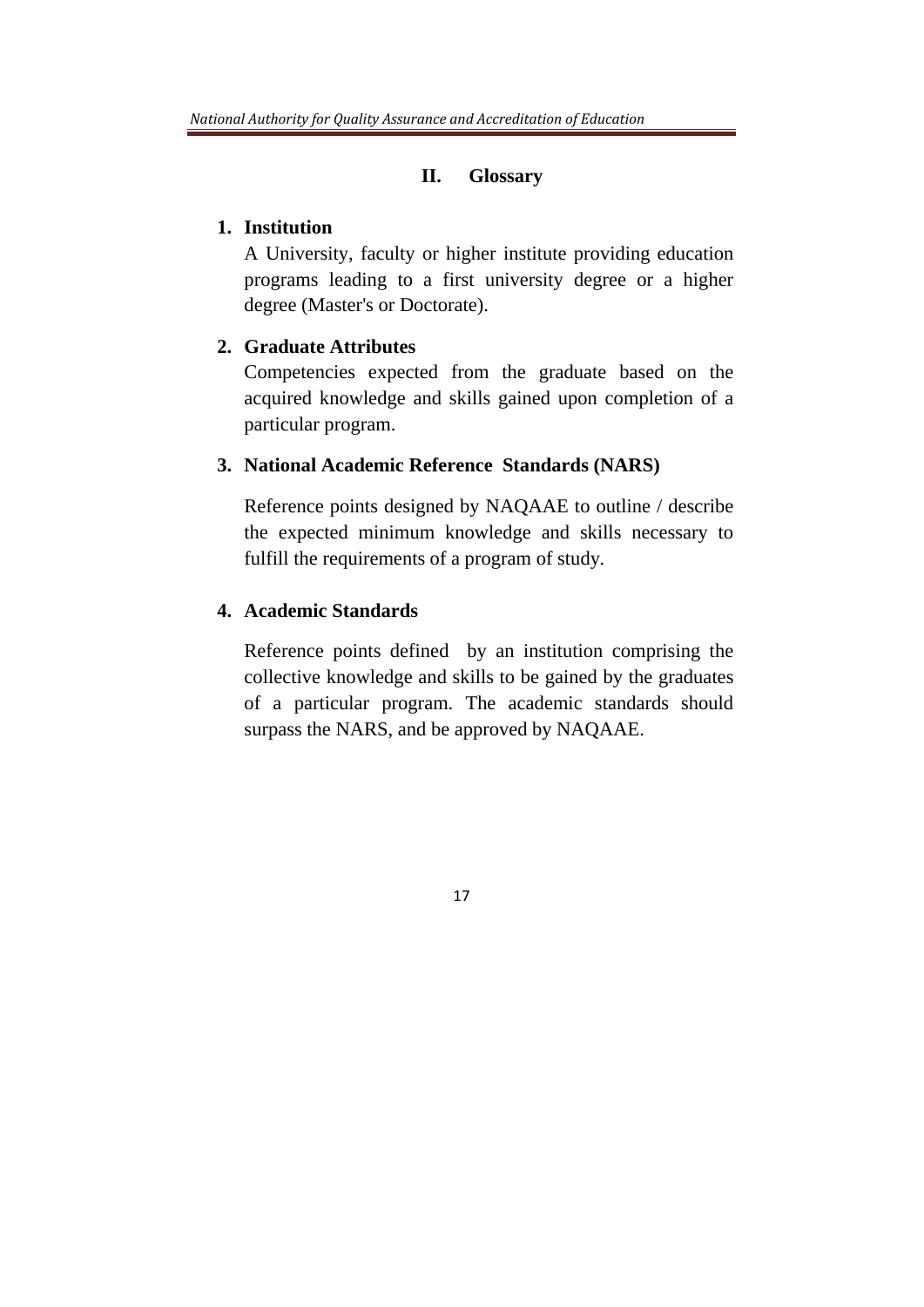#### **5. Subject Benchmark Statements**

Guideline statements that detail what can be expected of a graduate in terms of the learning outcomes to satisfy the standards set for the program. They enable the outcomes to be compared, reviewed and evaluated against agreed upon standards.

#### **6. The Program**

A set of educational courses and activities designed by the institution to determine the systematic learning progress. The program also imparts the intended competencies required for the award of an academic degree.

## **7. Intended Learning Outcomes (ILOs)**

Subject-specific knowledge, understanding and skills intended by the institution to be gained by the learners completing a particular educational activity. The ILOs emphasize what is expected that learners will be able to do as a result of a learning activity.

## **8. Knowledge and Understanding**

Knowledge is the intended information to be gained from an educational activity including facts, terms, theories and basic concepts. Understanding involves comprehending and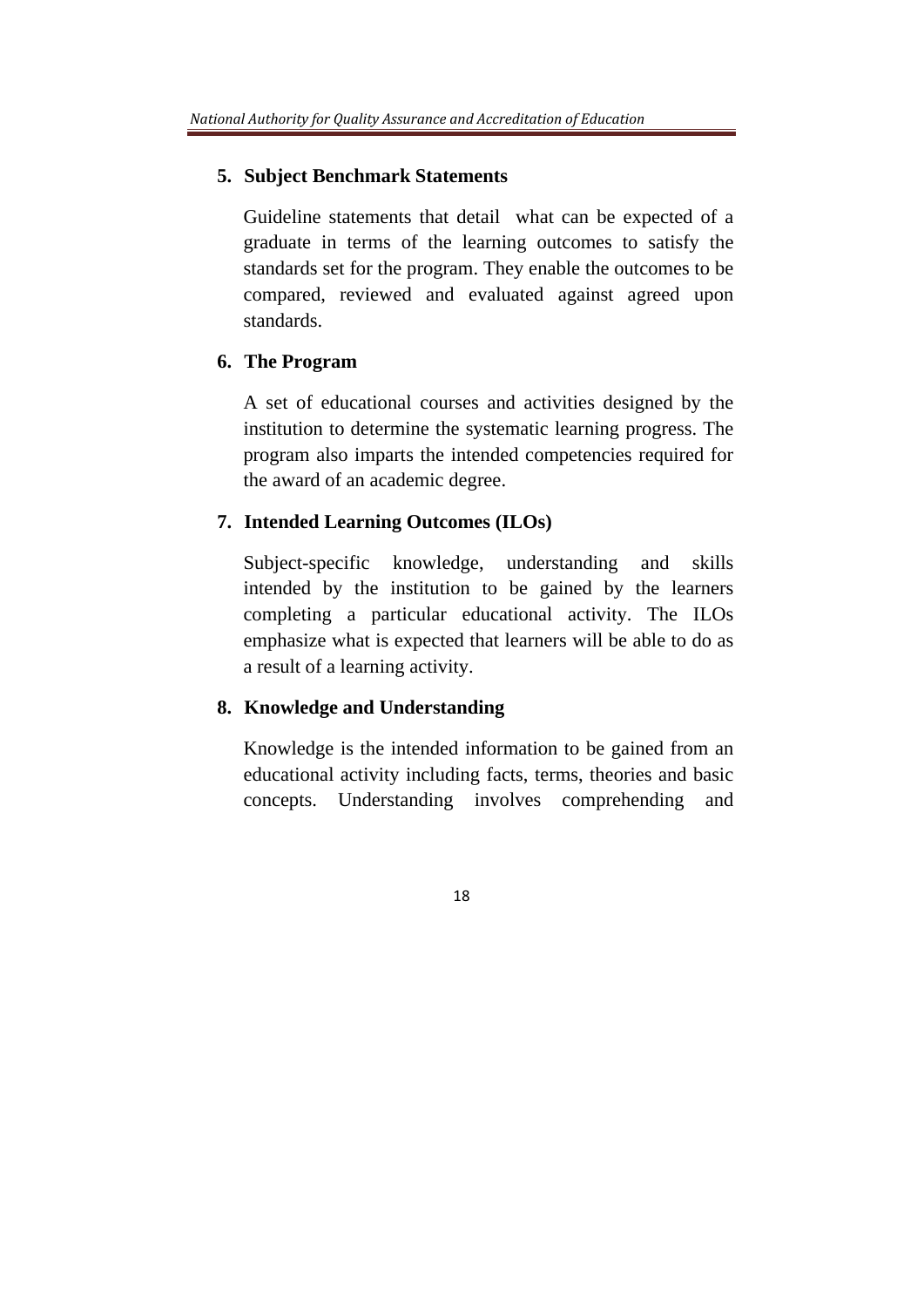grasping the meaning or the underlying explanation of scientific objects.

#### **9. Intellectual Skills**

Learning and cognitive capabilities that involve critical thinking and creativity. These include application, analysis, synthesis and evaluation of information.

### **10. Professional and Practical Skills**

Application of specialized knowledge, training and proficiency in a subject or field to attain successful career development and personal advancement.

### **11. General and Transferable Skills**

Skills that are not subject-specific and commonly needed in education, employment, life-long learning and self development. These skills include communication, team work, numeracy, independent learning, interpersonal relationship, and problem solving... etc.